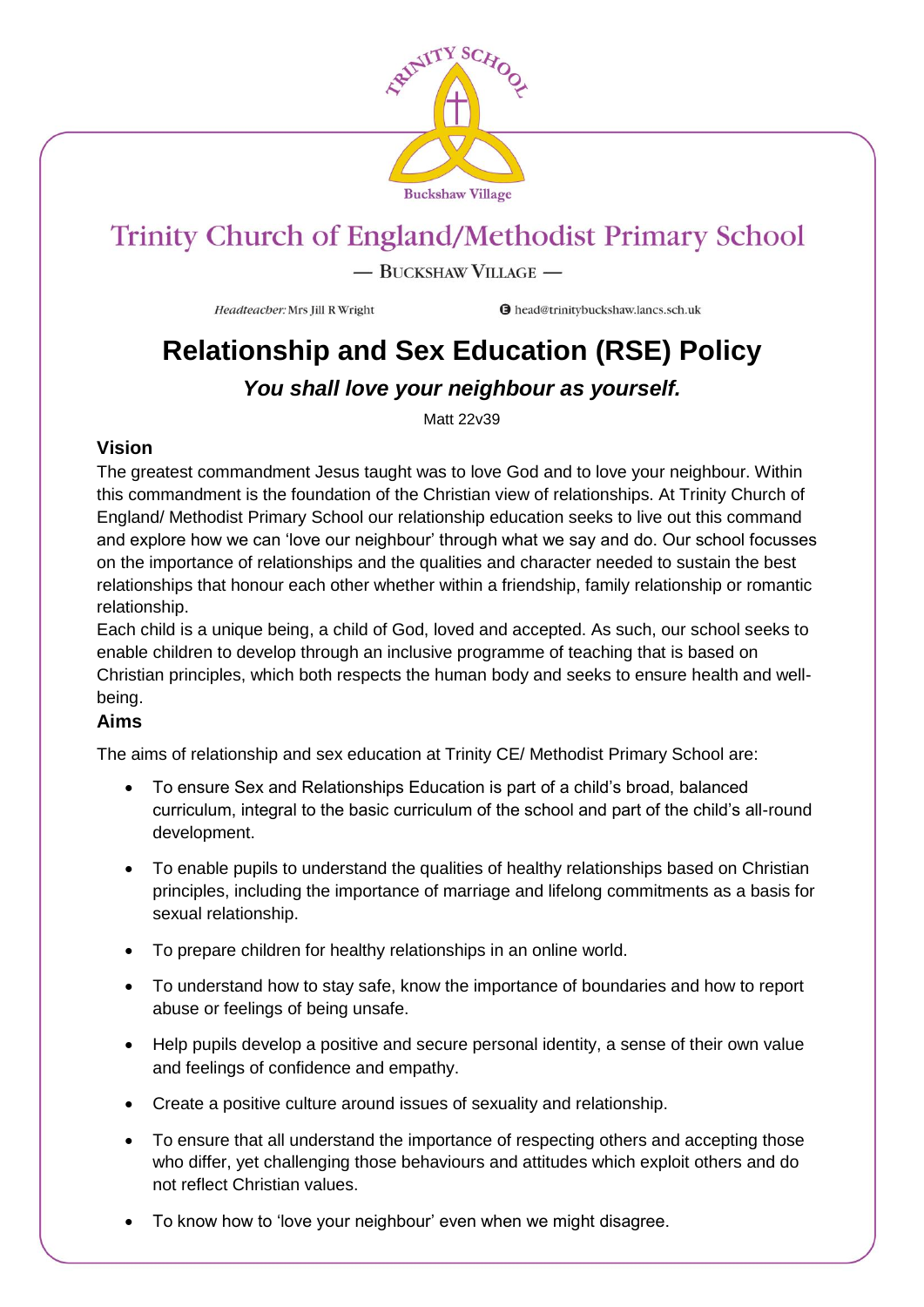

#### - BUCKSHAW VILLAGE -

Headteacher: Mrs Jill R Wright

**O** head@trinitybuckshaw.lancs.sch.uk

#### **Statutory requirements**

This school complies with the requirements of the Equality Act and the Public Sector Equality Duty in addition to complying with the statutory guidance on Relationships Education, Sex Education (RSE) and Health Education

#### **Policy Development and Review**

This policy has been developed in consultation with staff, pupils and parents. The consultation and policy development process involved the following steps:

- 1. Review a member of staff or working group gather all relevant information including relevant national, diocesan and local guidance.
- 2. Staff consultation all school staff were given the opportunity to look at the policy and make recommendations
- 3. Parent/stakeholder consultation parents and any interested parties were invited to attend a meeting (or respond to a questionnaire) about the policy
- 4. Pupil consultation we investigated what exactly pupils want from their RSE
- 5. Ratification once amendments were made, the policy was shared with governors and ratified

This policy will be reviewed every 5 years using the above process, drawing on the views of pupils, parents, staff and the community at the time of review.

### **Definitions**

Relationships Education is the programme of work that forms part of the basic curriculum. It covers all types of relationships including online, peer to peer, family and carer relationships. It also covers respect for others and staying safe

Sex Education is a programme of work that covers healthy relationships, romantic relationships, growing and changing, recognising and managing emotions and how to recognise negative relationships such as bullying and abuse.

Health Education is part of our PSHE curriculum is and includes teaching about puberty, physical health and fitness, healthy eating, mental wellbeing, drugs, alcohol and tobacco.

The Science curriculum covers human reproduction (see Science Policy)

#### **Right to be excused from sex education**

Parents have the right to request that their child be withdrawn from some or all of sex education delivered as part of RSE.

Requests for withdrawal should be put in writing and addressed to the headteacher. A copy of the withdrawal request will be placed in the pupil's educational record. The Headteacher will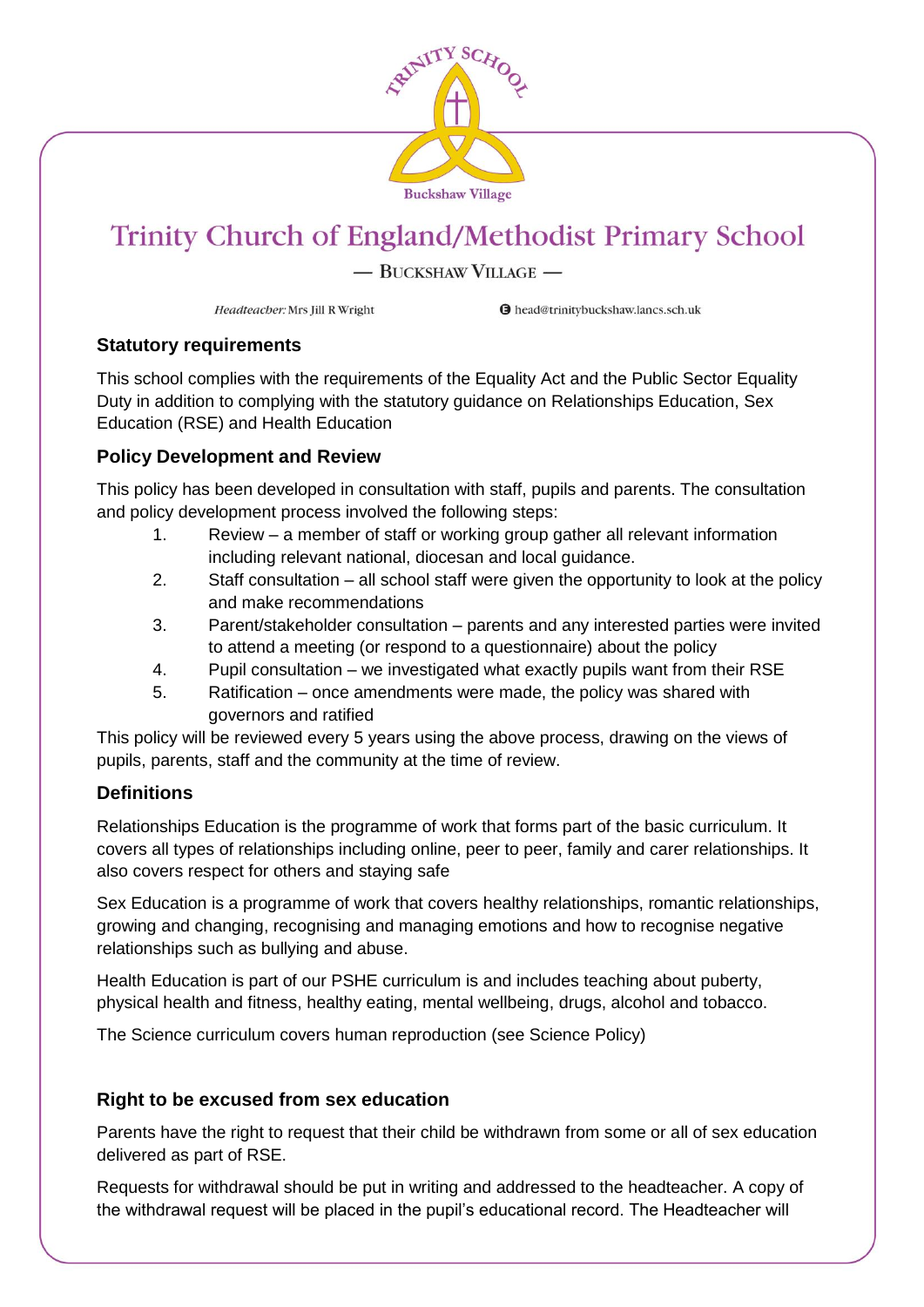

- BUCKSHAW VILLAGE -

Headteacher: Mrs Jill R Wright

**O** head@trinitybuckshaw.lancs.sch.uk

arrange a meeting to discuss the request with parents and, where appropriate the child, and take appropriate action.

Parents cannot withdraw their child from any part of Relationship Education as this now forms part of the basic curriculum and is a requirement of the government's statutory guidance

Alternative work will be given to pupils who are withdrawn from Sex Education.

#### **Curriculum Delivery of RSE**

Appendix 1 outlines the curriculum overview for the school in relation to RSE showing which topics are taught in which years. In addition, the overview indicates where cross curricular work covers RSE content.

All content is adapted to meet the needs of pupils with special educational needs or disabilities and where specific adaptions are needed, they are detailed in the overview.

#### **Difficult questions & sensitive issues in relation to sex education**

Our school's Relationship and Sex Education programme will provide opportunities for children to 'talk honestly and openly'. At the same time, we have to respect the pace of children's maturation. We feel that some topics are best postponed until the secondary school years.

There are also sensitive or controversial topics (see below) over which some staff, parents and governors may have reasonable concerns.

Our school has decided not to teach about or answer questions on rape, oral sex, exploitative or violent sexual practices, incest, abortion, prostitution, contraception, masturbation or about forms of sexual intercourse including homosexual practices or foreplay. AIDS/HIV issues will be discussed in an age-appropriate and sensitive manner as and when they are encountered. If a child asks a question on any topic listed in the first section of the above list, teachers will explain that this is a matter not dealt with in school, that the child should consult his/her parent for an answer. The school will normally seek to inform parents when such a question is asked.

In some cases, a question or request for advice may indicate the pupil to be at risk or in danger, in which case appropriate action will be taken in accordance with the school's written policy and procedure for Child Protection. This also means that if a pupil puts a private question to a teacher or other member of staff and requests secrecy, no promise of secrecy or confidentiality will be given, but with the reassurance that any steps taken will always be in the pupil's best interest.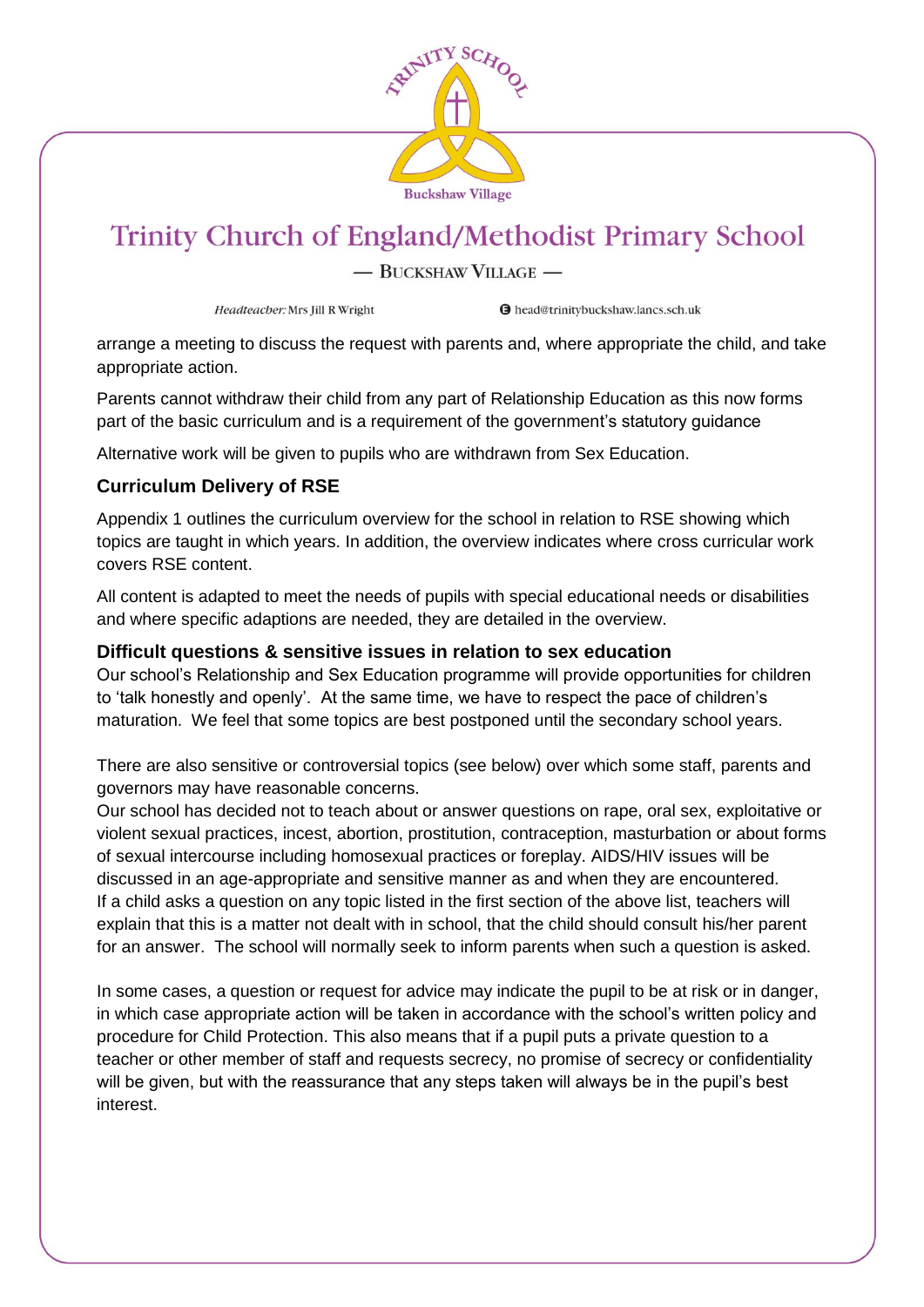

#### - BUCKSHAW VILLAGE -

Headteacher: Mrs Jill R Wright

**O** head@trinitybuckshaw.lancs.sch.uk

#### **Roles and responsibilities**

#### **The governing board**

The governing board will approve the RSE policy and hold the headteacher to account for its implementation.

#### **The headteacher**

The headteacher is responsible for ensuring that RSE is taught in a carefully sequenced way within a planned programme, and for managing requests to withdraw pupils from sex education.

#### **Staff**

Staff are responsible for:

- Teaching in line with the Church of England / Methodist foundation of the school.
- Delivering RSE with sensitivity.
- Modelling positive attitudes to RSE.
- Responding to the needs of individual pupils.
- Responding appropriately to pupils whose parents wish them to be withdrawn from sex education.

Staff do not have the right to opt out of teaching RSE. Staff who have concerns about teaching RSE are encouraged to discuss this with the headteacher.

#### **Pupils**

Pupils are expected to engage fully in RSE and, when discussing issues related to RSE, treat others with respect and sensitivity.

#### **Training**

Staff are trained on the delivery of RSE.

The headteacher may invite visitors, such as school nurses or sexual health professionals, to assist with the delivery of RSE or to train staff. Any visitors will follow the school policy and deliver in line with the Church of England ethos of the school.

#### **Monitoring arrangements**

The delivery of RSE is monitored by the PSHE subject leader through a range of activities including planning scrutiny, work scrutiny and learning walks.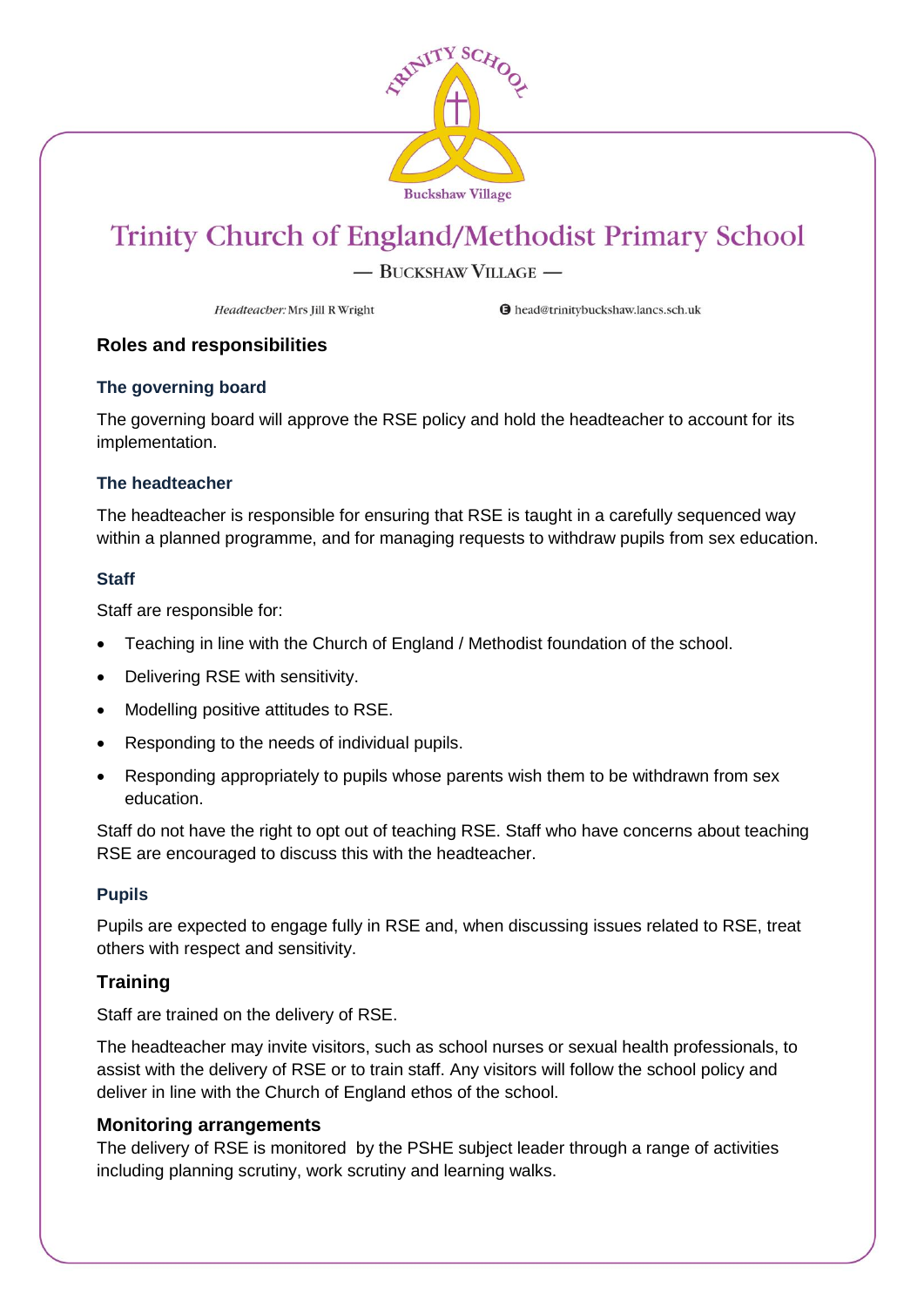

- BUCKSHAW VILLAGE -

Headteacher: Mrs Jill R Wright

**O** head@trinitybuckshaw.lancs.sch.uk

### **Appendix 1-Curriculum Overview**

| Year<br>Group        | <b>Topic</b>                                                                                                                            | <b>Content</b>                                                                                                                                                                                                                                                                                                                                                                                                                                                                                                                                                                                                            |
|----------------------|-----------------------------------------------------------------------------------------------------------------------------------------|---------------------------------------------------------------------------------------------------------------------------------------------------------------------------------------------------------------------------------------------------------------------------------------------------------------------------------------------------------------------------------------------------------------------------------------------------------------------------------------------------------------------------------------------------------------------------------------------------------------------------|
| Foundatio<br>n Stage | Personal, Social, and<br>Emotional<br>Development<br><b>Making Relationships</b><br><b>Physical Development</b><br>Health and Self care | To understand why hygiene is important<br>Understand basic hygiene routines<br>To recognise that all families are different<br>Identify different members of the family<br>Understand how members of a family can help each other<br>Able to get dressed and undressed independently                                                                                                                                                                                                                                                                                                                                      |
| Year 1               | Aut 1- Rights and<br>Responsibilities<br>How do we decide how<br>to behave?                                                             | *Respecting the needs of ourselves and others (R2)<br>.Different types of behaviour (fair and unfair, right and wrong) and how<br>this can make others feel (R4)<br>•Listening to others<br>and playing cooperatively (including strategies to<br>resolve simple arguments through negotiation) (R6, R7)<br>.That bodies and feelings can be hurt, being kind and unkind, how to<br>respond and who to tell and what to say. (R11)                                                                                                                                                                                        |
|                      | Aut 2 - Rights and<br><b>Responsibilities</b>                                                                                           | <b>Anti-Bullying -KS1</b><br>•Recognise when people are being unkind either to them or others, how<br>to respond, who to tell and what to say (R12)<br>. The different types of teasing and bullying, understand that these are<br>wrong and unacceptable (R13)<br>.Who to tell and how to get help if they experience of witness it and<br>strategies to resist (R14)                                                                                                                                                                                                                                                    |
|                      | Spr 1- Healthy lifestyles                                                                                                               | •How to live a healthy lifestyle - including physical activity, rest and<br>healthy eating (H1)                                                                                                                                                                                                                                                                                                                                                                                                                                                                                                                           |
|                      | Spr 2 - How do we<br>keep safe?                                                                                                         | .That household products, including medicines, can be harmful if not<br>used correctly (H11)<br>•Rules for keeping safe (in familiar and unfamiliar situations) and when to<br>say, 'yes', 'no', 'I'll ask' and 'I'll tell' including knowing that they do not<br>need to keep secrets (H15)<br>•The importance of not keeping secrets that make them feel<br>uncomfortable, anxious or afraid (R3)<br>.What is meant by 'privacy'; their right to keep things 'private'; the<br>importance of respecting others' privacy (H16)<br>•How to ask for help if they are worried about something and who to ask.<br>(H13, H14) |
|                      | Sum 1- What makes us<br>special?<br>Growing and changing                                                                                | •About the importance for respect for the differences and similarities<br>between people (R8)<br>. To identify their special people, what makes them special and how<br>special people should care for one another (R9)<br>. That everybody is unique and what we have in common with everyone<br>else (L9)<br>. To learn from their experiences and celebrate their strengths and set<br>simple but challenging goals. (H3)<br>•How it feels when there is change or loss (including moving home,<br>losing toys, pets or friends) (H5)                                                                                  |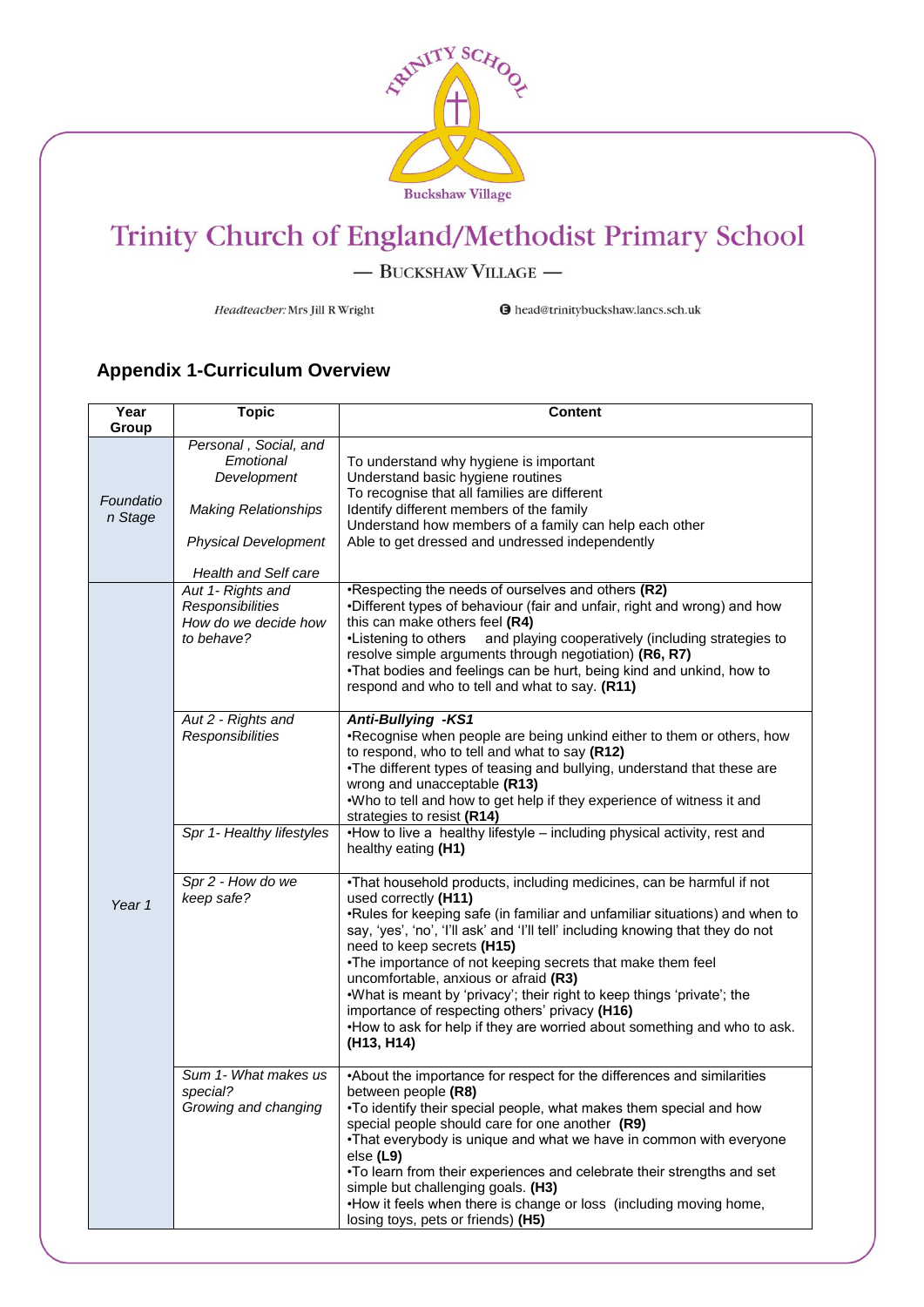

 $-$  BUCKSHAW VILLAGE  $-$ 

Headteacher: Mrs Jill R Wright

|                   | Sum 2 - How do we<br>feel?                                         | •Different kinds of feelings and how to communicate feelings with others,<br>show and respond to feelings. (R1)<br>•Simple strategies to manage feelings (H4)<br>•How it feels when there is change or loss (including moving home,<br>losing toys, pets or friends) (H5)                                                                                                                                                                                                                                                                                                                                                           |
|-------------------|--------------------------------------------------------------------|-------------------------------------------------------------------------------------------------------------------------------------------------------------------------------------------------------------------------------------------------------------------------------------------------------------------------------------------------------------------------------------------------------------------------------------------------------------------------------------------------------------------------------------------------------------------------------------------------------------------------------------|
|                   |                                                                    |                                                                                                                                                                                                                                                                                                                                                                                                                                                                                                                                                                                                                                     |
|                   | Aut 1- Rights &<br><b>Responsibilities</b>                         | .What is meant by 'privacy'; their right to keep things 'private'; the<br>importance of respecting others' privacy (H16)                                                                                                                                                                                                                                                                                                                                                                                                                                                                                                            |
|                   | Aut 2 - How can we<br>keep safe in different<br>places?            | . The rules for keeping physically and emotionally safe (online, cycle, rail,<br>water, fire and in the environment) (H12)<br>. How to ask for help if they are worried about something (H14)<br>•Recognise their own responsibilities of keeping safe and others (not<br>needed to keep secrets) (H15)<br><b>Anti-Bullying -KS1</b>                                                                                                                                                                                                                                                                                                |
|                   |                                                                    | •Recognise when people are being unkind either to them or others, how<br>to respond, who to tell and what to say (R12)<br>. The different types of teasing and bullying, understand that these are<br>wrong and unacceptable (R13)<br>.Who to tell and how to get help if they experience of witness it and                                                                                                                                                                                                                                                                                                                         |
|                   | Spr 1 - Healthy                                                    | strategies to resist (R14)<br>•The rules for keeping physically and emotionally safe (online, cycle, rail,                                                                                                                                                                                                                                                                                                                                                                                                                                                                                                                          |
|                   | Lifestyles                                                         | water, fire and in the environment) (H12)                                                                                                                                                                                                                                                                                                                                                                                                                                                                                                                                                                                           |
| Year <sub>2</sub> | How can we be<br>healthy?                                          | •How to ask for help if they are worried about something (H14)<br>•Recognise their own responsibilities of keeping safe and others (not<br>needed to keep secrets) (H15)                                                                                                                                                                                                                                                                                                                                                                                                                                                            |
|                   | Spr 2 - What is the<br>same and different<br>about us?             | •To recognise what they are good at and set simple goals (H3)<br>•About growing, changing and becoming more independent (H8, H9)<br>•The correct names for the main parts of the body of boys and girls (H10)<br>•The importance of respect for differences and similarities between<br>people (R8)                                                                                                                                                                                                                                                                                                                                 |
|                   | Sum 1 - How do we<br>Show our feelings?                            | •About good and not so good feelings, a vocabulary to describe their<br>feelings to others and to develop simple strategies for managing feelings<br>(H4)                                                                                                                                                                                                                                                                                                                                                                                                                                                                           |
|                   |                                                                    | •Change and loss and the associated feelings (including moving home,<br>losing toys, pets or friends) (H5)<br>. To communicate their feelings to others, to recognise how others show<br>feelings and how to respond (R1)                                                                                                                                                                                                                                                                                                                                                                                                           |
|                   | Sum 2 - Healthy<br>Relationships<br><b>Feelings &amp; Emotions</b> | •The importance of not keeping secrets that make them feel<br>uncomfortable, anxious or afraid (R3)<br>•To judge what kind of physical contact is acceptable, comfortable,<br>unacceptable and uncomfortable and how to respond (including who to<br>tell and how to tell them) (R10)<br>•To recognise different types of teasing and bullying, to understand that<br>these are wrong and unacceptable (R13)<br>•About people who look after them, their family networks, who to go to if<br>they are worried and how to attract their attention (H13)<br>•To recognise that they share a responsibility for keeping themselves and |
|                   |                                                                    | others safe, when to say, 'yes', 'no', 'I'll ask' and 'I'll tell' including knowing<br>that they do not need to keep secrets (H15)                                                                                                                                                                                                                                                                                                                                                                                                                                                                                                  |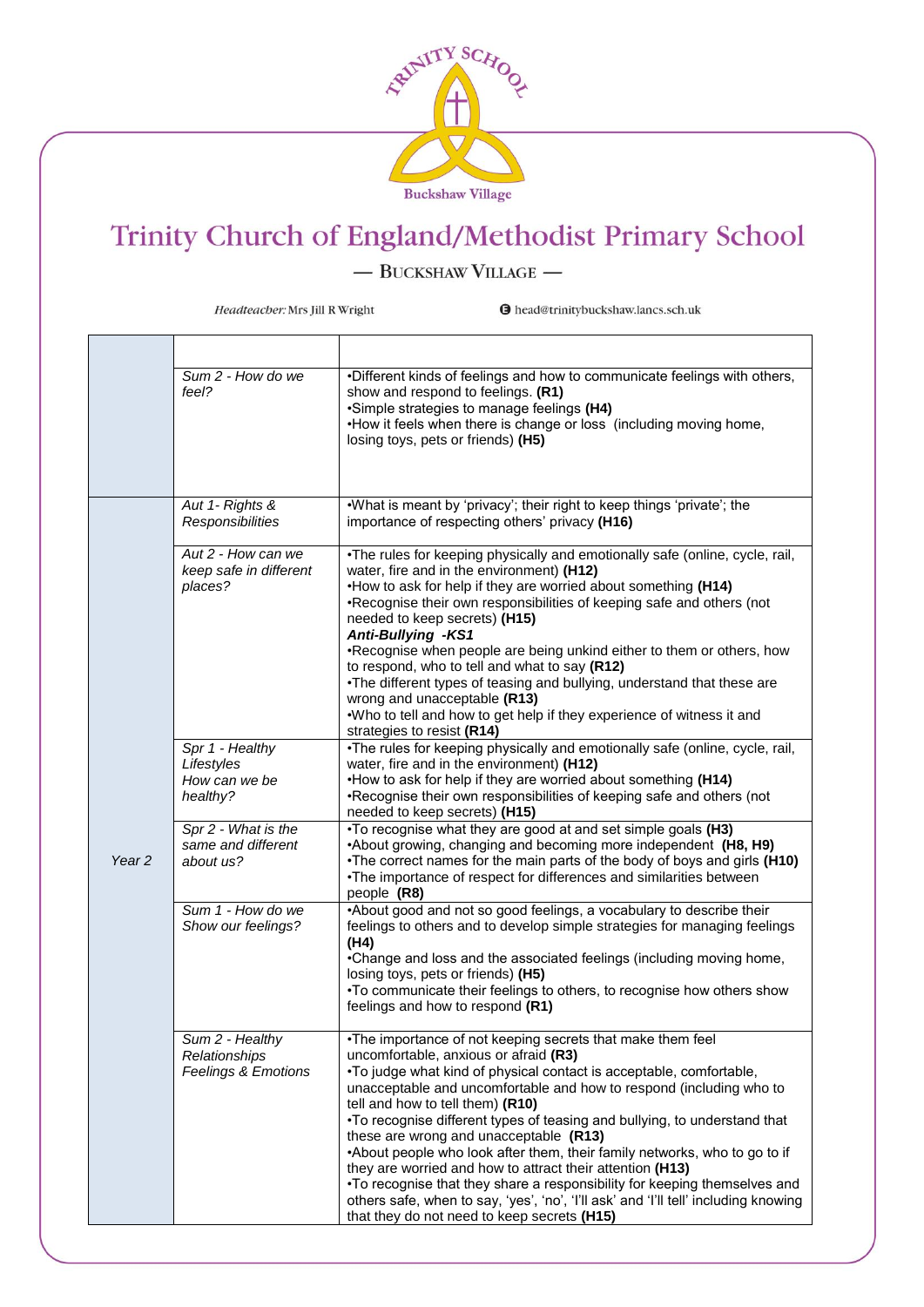

 $-$  BUCKSHAW VILLAGE  $-$ 

Headteacher: Mrs Jill R Wright

| Year <sub>3</sub> | Aut 1 - What are the<br>rules that keep us<br>safe?                           | •To resolve differences by looking at alternatives, seeing and respecting<br>others' points of view, making decisions and explaining choices (L8)<br>. The importance of school rules for health and safety (H15)<br>•That simple hygiene routines can prevent the spread of bacteria and<br>viruses (H12)<br>•Strategies for keeping physically and emotionally safe including road<br>safety and safety in the environment (including rail, water and fire safety)<br>(H <sub>21</sub> )<br>•About people who help them stay healthy and safe (H23)<br>•The difference between acceptable and unacceptable physical contact<br>(R8)<br>•How to respond to unacceptable physical contact (R8)<br>•The concept of keeping something confidential or secret and when they<br>should or should not agree to keeping a secret (R9)<br>Anti-Bullying - KS2<br>How to recognise bullying and abuse in all its forms (including prejudice<br>based bullying both in person, online and through social media) (R19) |
|-------------------|-------------------------------------------------------------------------------|--------------------------------------------------------------------------------------------------------------------------------------------------------------------------------------------------------------------------------------------------------------------------------------------------------------------------------------------------------------------------------------------------------------------------------------------------------------------------------------------------------------------------------------------------------------------------------------------------------------------------------------------------------------------------------------------------------------------------------------------------------------------------------------------------------------------------------------------------------------------------------------------------------------------------------------------------------------------------------------------------------------|
|                   | Spr 1 - Healthy<br>lifestyles                                                 | .What positively and negatively affects their physical, mental and<br>emotional health (H1)<br>•How to make informed choices (including recognising that choices can<br>have positive, neutral and negative consequences) and to begin to<br>understand the concept of a 'balanced lifestyle' (H2)<br>. To recognise opportunities and develop the skills to make their own<br>choices about food, understanding what might influence their choices and<br>the benefits of eating a balanced diet (H3)                                                                                                                                                                                                                                                                                                                                                                                                                                                                                                       |
|                   | Spr 2 - Growing and<br>Changing                                               | •To reflect on and celebrate their achievements, identify their strengths<br>and areas for improvement, set high aspirations and goals (H5)<br>.To work collaboratively towards shared goals (R11)<br>. To deepen their understanding of good and not so good feelings, to<br>extend their vocabulary to enable them to explain both the range and<br>intensity of their feelings to others (H6)                                                                                                                                                                                                                                                                                                                                                                                                                                                                                                                                                                                                             |
|                   | Sum 1 - Valuing<br><b>Difference</b>                                          | . To listen and respond respectfully to a wide range of people, to feel<br>confident to raise their own concerns, to recognise and care about other<br>people's feelings and to try to see, respect and if necessary constructively<br>challenge others' points of view (R10)<br>. To realise the nature and consequences of discrimination, teasing,<br>bullying and aggressive behaviours (including cyber bullying, use of<br>prejudice-based language, 'trolling', how to respond and ask for help)<br>(R14)<br>•How to recognise bullying and abuse in all its forms (including prejudice-<br>based bullying both in person, online and through social media) (R18)                                                                                                                                                                                                                                                                                                                                     |
|                   | Sum 2 - Feelings &<br><b>Emotions</b><br>How we can describe<br>our feelings? | •About a wider range of feelings, both good and not so good (R1)<br>•That people can experience conflicting feelings at the same time (H7)<br>•About describing their feelings to others (H6)<br>. The kinds of change that happen in life and the feelings associated with<br>this, including transitions (between key stages and schools), loss,<br>separation, divorce and bereavement (H8)<br>•To recognise a wider range of feelings in others (R1)                                                                                                                                                                                                                                                                                                                                                                                                                                                                                                                                                     |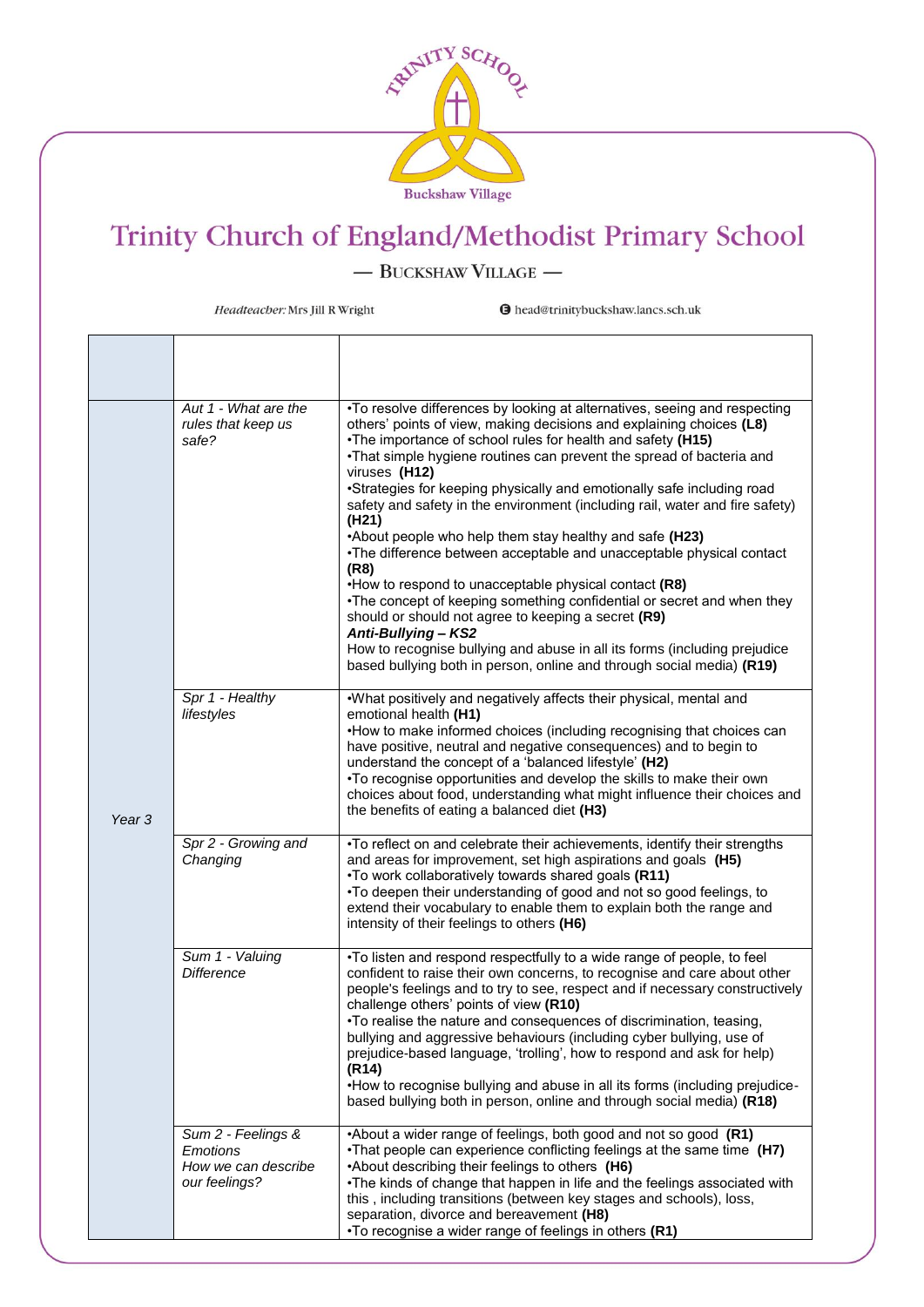

 $-$  BUCKSHAW VILLAGE  $-$ 

Headteacher: Mrs Jill R Wright

|        |                                                                     | •Responding to how others are feeling (R1)                                                                                                                                                                                                                                                                                                                                                                                                                                                                                                                                                                                   |
|--------|---------------------------------------------------------------------|------------------------------------------------------------------------------------------------------------------------------------------------------------------------------------------------------------------------------------------------------------------------------------------------------------------------------------------------------------------------------------------------------------------------------------------------------------------------------------------------------------------------------------------------------------------------------------------------------------------------------|
| Year 4 | Aut 2 - Healthy<br>Relationships<br>How can we be a good<br>friend? | •To recognise a wider range of feelings in others (R1)<br>•To recognise what constitutes a positive, healthy relationship and<br>develop the skills to form and maintain positive and healthy relationships<br>(R2)<br>•To develop strategies to resolve disputes and conflict through<br>negotiation and appropriate compromise and to give rich and constructive<br>feedback and support to benefit others as well as themselves (R12)<br>Anti-Bullying - KS2<br>How to recognise bullying and abuse in all its forms (including prejudice<br>based bullying both in person, online and through social media) (R19)        |
|        | Spr 1 - Healthy<br>Lifestyles<br><b>Keeping Safe</b>                | . To recognise opportunities and develop the skills to make their own<br>choices about food, understanding what might influence their choices and<br>the benefits of eating a balanced diet (H3)<br>.What is meant by the term 'habit' and why habits can be hard to change<br>(H16)<br>•School rules about health and safety, basic emergency aid procedures,<br>where and how to get help (H15)<br>. How the spread of infection can be prevented (H12)<br>•About people who are responsible for helping them stay healthy and<br>safe; how they can help these people to keep them healthy and safe<br>(H <sub>23</sub> ) |
|        | Spr 2 - Growing &<br>Changing<br>How do we grow and<br>change?      | . To reflect on and celebrate their achievements, identify their strengths<br>and areas for improvement, set high aspirations and goals (H5)<br>•How to further describe the range and intensity of their feelings to others<br>and how to manage complex or conflicting emotions (H7)<br>•About change, including transitions (between key stages and schools),<br>loss, separation, divorce and bereavement, and their emotions may,<br>change as they approach and move through puberty (H8)                                                                                                                              |
|        | Sum 1 - Valuing<br><b>Difference</b>                                | •How to listen and respond respectfully to a wide range of people (R10)<br>•About sharing their points of view and to feel confident to raise their own<br>concerns. (R10)<br>•To recognise and care about others feelings (R10)                                                                                                                                                                                                                                                                                                                                                                                             |
|        | Sum 2 - Healthy<br>Relationship<br><b>Feelings &amp; Emotions</b>   | .What constitutes a positive, healthy relationship (R2)<br>•The skills to form and maintain positive and healthy relationships (R2)<br>•To recognise different types of relationship, including those between<br>acquaintances, friends, relatives and families (R4)<br>•To develop strategies to resolve disputes and conflict through<br>negotiation and appropriate compromise and to give rich and constructive<br>feedback (R12)<br>•To recognise and manage 'dares' (R15)                                                                                                                                              |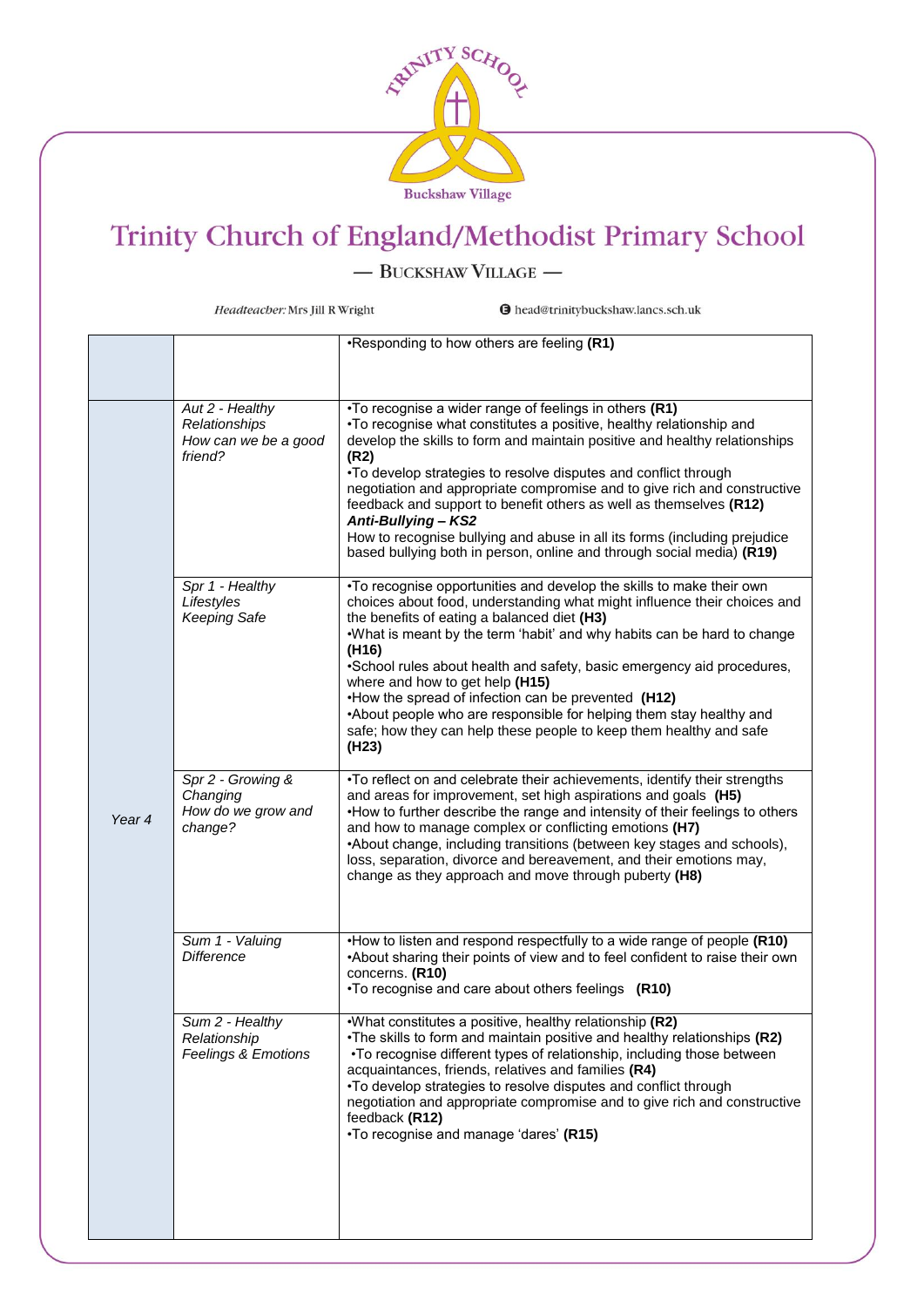

 $-$  BUCKSHAW VILLAGE  $-$ 

Headteacher: Mrs Jill R Wright

| Year 5 | Aut 1 - Rights and<br>Responsibilities What<br>does discrimination<br>mean? | •How actions can affect ourselves and others (R18)<br>•About discrimination, teasing, bullying and aggressive behaviour and its<br>effect on others (R18)<br>•The factors that make people the same or different, between people<br>(R <sub>13</sub> )<br>•To recognise and challenge 'stereotypes' (R16)<br>•The correct use of the terms sex, gender identity and sexual orientation<br>living in other places (R17)                                                                                                                                                                                                                                                                                                                                                                                                                                                                                                          |
|--------|-----------------------------------------------------------------------------|---------------------------------------------------------------------------------------------------------------------------------------------------------------------------------------------------------------------------------------------------------------------------------------------------------------------------------------------------------------------------------------------------------------------------------------------------------------------------------------------------------------------------------------------------------------------------------------------------------------------------------------------------------------------------------------------------------------------------------------------------------------------------------------------------------------------------------------------------------------------------------------------------------------------------------|
|        | Aut 2 - How can we be<br>safe online and using<br>social media?             | •How to keep safe and well when using a mobile phone (H4)<br>•The responsible use of mobile phones: safe keeping (looking after it) and<br>safe user habits (time limits, use of passcode, turning it off at night etc.)<br>(H <sub>24</sub> )<br>•The strategies for managing personal safety - online (H25)<br>.What to consider before sharing pictures of themselves and others<br>online (R21)<br>•The importance of keeping personal boundaries and the right to privacy<br>(L17)<br>. Understand how information contained in social media can be<br>misrepresented or mislead; the importance of being careful what you<br>forward to others (L18)<br><b>Anti-Bullying- Upper KS2</b><br>•To realise the nature and consequences of discrimination, teasing,<br>bullying and aggressive behaviours (including cyber-bullying, use of<br>prejudice based language, 'trolling', how to respond and ask for help)<br>(R14) |
|        | Spr 1- What choices<br>help health?                                         | .What positively and negatively affects their physical, mental and<br>emotional health (H1)<br>•How to make informed choices (including recognising that choices can<br>have positive, neutral and negative consequences) and to begin to<br>understand the concept of a 'balanced lifestyle' (H2)<br>.What is meant by a habit (H16)<br>•How habits can be hard to change (H16)<br>•About drugs that are common in everyday life (medicines, caffeine,<br>alcohol and tobacco) (H17)<br>•About people who help them stay healthy and safe (H23)<br>•How actions can affect ourselves and others (H23)                                                                                                                                                                                                                                                                                                                          |
|        | Sum 1-How can we<br>keep safe in our local<br>area?<br>Bikeability          | •To differentiate between the terms, 'risk', 'danger' and 'hazard' (H9)<br>•To recognise, predict and assess risks in different situations and decide<br>how to manage them responsibly (including sensible road use and risks<br>in their local environment) and to use this as an opportunity to build<br>resilience (Local walk around Buckshaw Village) (H10)<br>•To recognise how their increasing independence brings increased<br>responsibility to keep themselves and others safe (H11)<br>•Strategies for keeping physically and emotionally safe including road<br>safety (including cycle safety- the Bikeability programme), and safety in<br>the environment (H21)                                                                                                                                                                                                                                                |
|        | Sum 2 - How can we<br>keep safe in our local<br>area?                       | •How pressure to behave in unacceptable, unhealthy or risky ways can<br>come from a variety of sources, including people they know and the<br>media (H13)                                                                                                                                                                                                                                                                                                                                                                                                                                                                                                                                                                                                                                                                                                                                                                       |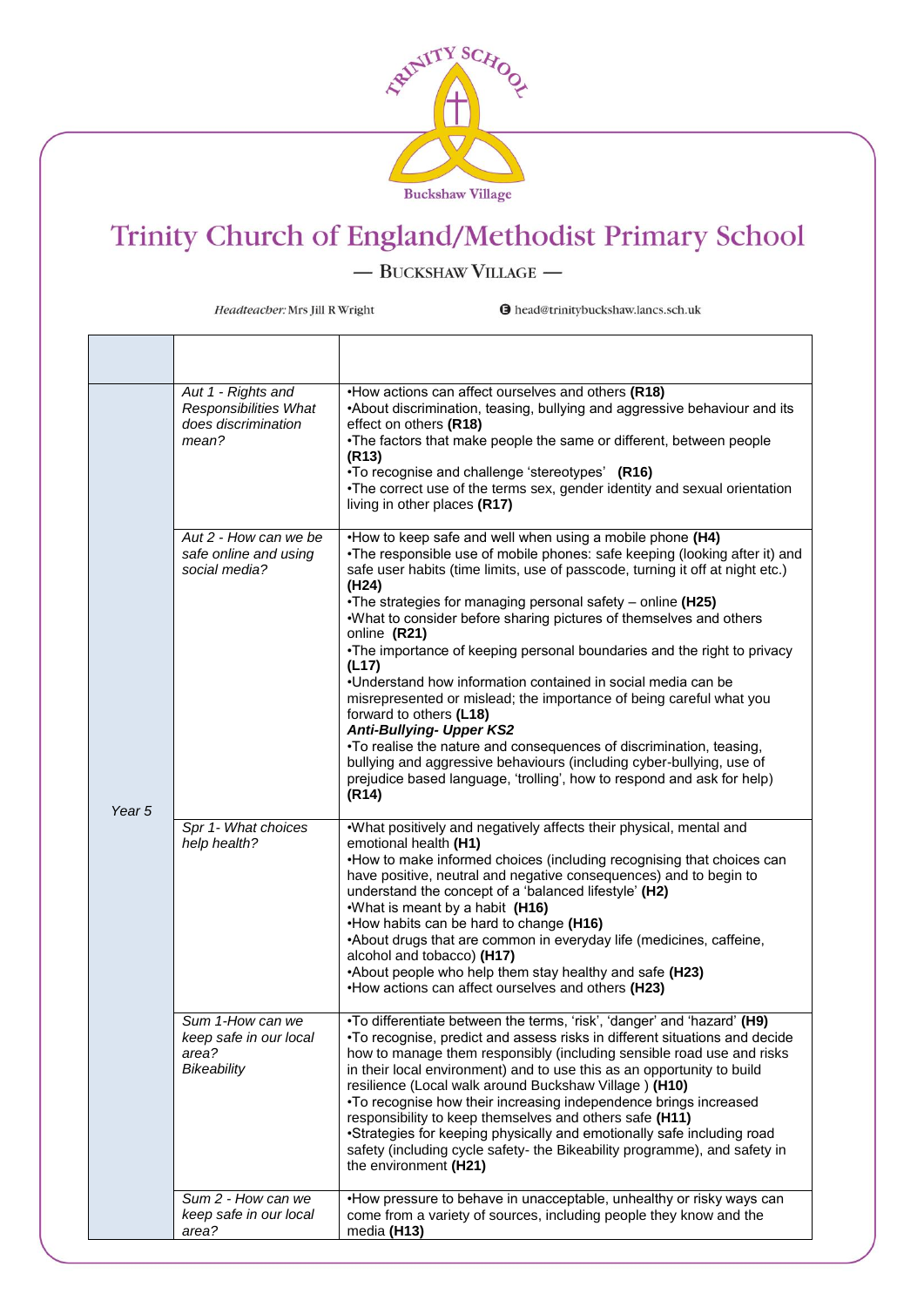

- BUCKSHAW VILLAGE -

Headteacher: Mrs Jill R Wright **O** head@trinitybuckshaw.lancs.sch.uk • To recognise when they need help and to develop the skills to ask for help **(H14)** •To identify the people who help them stay healthy and safe **(H23)** •How actions can affect ourselves and others **(R7)**  •To recognise and manage 'dares' **(R15)** *Aut 1 - Rights &*  •That to force anyone into marriage (forced marriage) is illegal **(R20)** •The importance speaking out about forced marriage **(R20)** *Responsibilities What are human*  •About confidentiality **(R9)** *rights?* •About times when it appropriate and necessary to break a confidence **(R9)** *Aut 2 - Rights & Anti-Bullying- Upper KS2 Responsibilities* •To realise the nature and consequences of discrimination, teasing, bullying and aggressive behaviours (including cyber-bullying, use of prejudice based language, 'trolling', how to respond and ask for help) **(R14)** *Spr 1 - How can we*  •What positively and negatively affects health and wellbeing (including *stay healthy?* mental and emotional health) **(H1)** •How to make informed choices that contribute to a 'balanced lifestyle' **(H2)** •Which, why and how, commonly available substances and drugs (including alcohol, tobacco and 'energy drinks') can damage their immediate and future health and safety; that some are restricted and some are illegal to own, use and give to others **(H17)** •Who is responsible for their health and wellbeing **(H23)** •Where to get help advice and support **(H23)** *Year 6 Spr 2- How can we*  •Who to talk to if they feel uncomfortable or are concerned by such a *manage risk?* request **(H25)** •How to handle, challenge or respond to anti-social or aggressive behaviours **(L6)** •What to consider before sharing pictures of themselves and others online **(H22)** •Strategies for managing personal safety – online **(H22)** •To develop strategies for getting support for themselves or for others at risk **(H25)** •That their actions affect themselves and others **(R7)** *Sum 1&2 - What makes*  •To recognise what constitutes a positive, healthy relationship and *a healthy and happy*  develop the skills to form and maintain positive and healthy relationships *relationship?* **(R2)** •To recognise ways in which a relationship can be unhealthy and whom to talk to if they need support **(R3)** •The different types of relationships (friends, families, couples, marriage, civil partnership) **(R4)** •About committed loving relationships (including marriage and civil partnership) **(R5)** •That marriage, arranged marriage and civil partnership is between two people who willingly agree **(R19)** •To learn about human reproduction and puberty **(H19)**